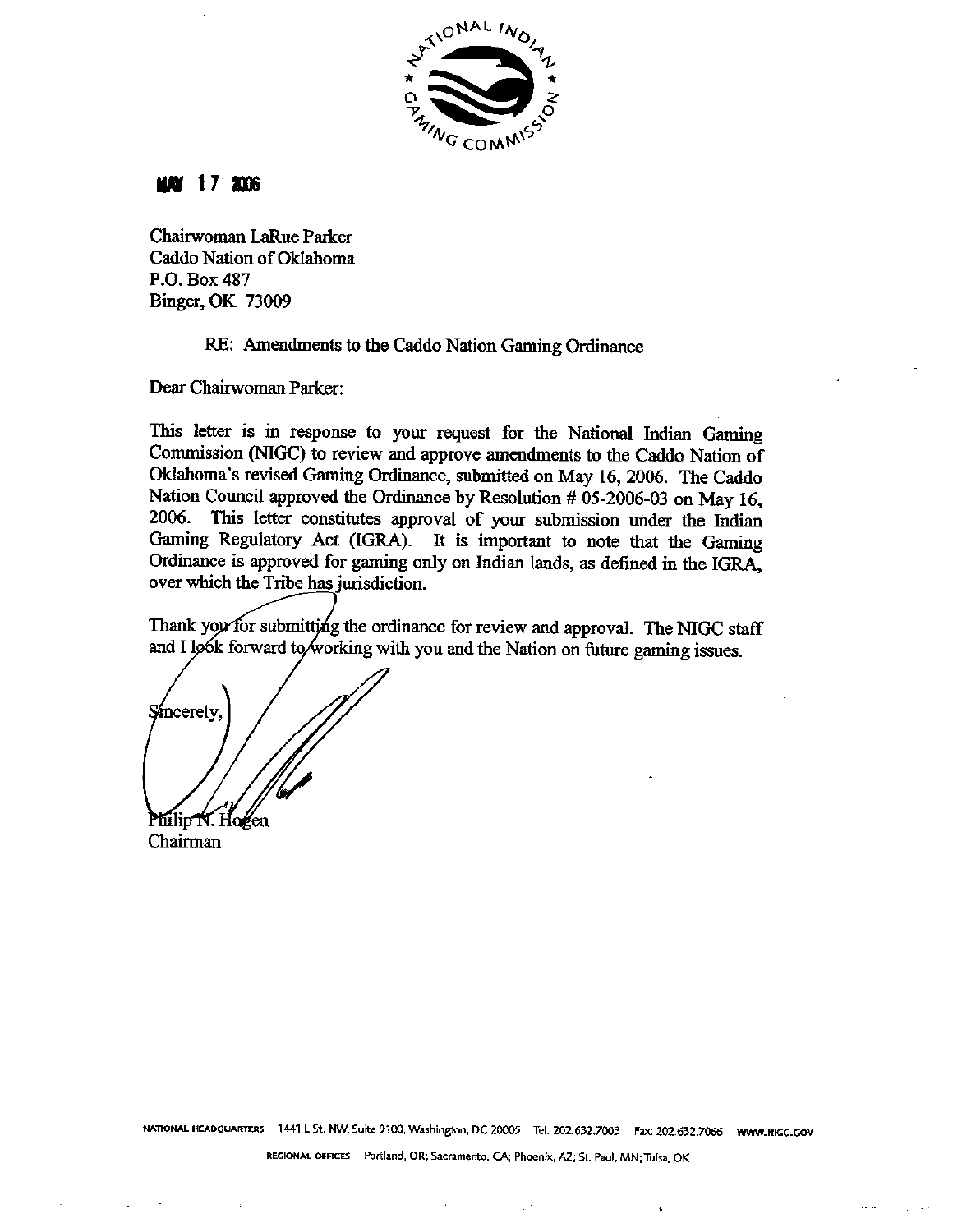Call of Office Box 487 Binger, Oklahoma 73009 (405) 656-2344 405-656-2345 FAX #405/656-2892

## RESOLUTION #  $\ddot{\Omega}$  - 2003-01

## RESOLUTION AMENDING THE CADDO NATION GAMING ORDINANCE IN ACCORDANCE WITH TITLE 1, SECTION 108 OF THE GAMING ORDINANCE PASSED BY RESOLUTION 12-94-02

| <b>WHEREAS:</b> The Caddo Nation of Oklahoma in its capacity as a sovereign federally |
|---------------------------------------------------------------------------------------|
| recognized tribe, governed by a Constitution pursuant to the Oklahoma                 |
| Indian Welfare Act of 1936 (49 stat 1967), and                                        |
| <b>Controller State</b>                                                               |

WHEREAS: Under the revised Caddo Nation Constitution adopted by the Caddo Tribal Membership on June 26, 1976, the Caddo Tribal Council is empowered, in accordance with Article V, Section 2013, to approve or disapprove contracts or agreements with Federal State, or local governments, with private news or with corporate buttes, and  $-32.98$ 

 $\mathcal{F}(\mathbf{q},\mathbf{q})$ 

- 六 清 (義益) WHEREAS: The Caddo Nation Council # 180 authorized, in accordance with Article V, Section 2 (m), to pass such promances and resolutions necessary or incidental to the exercise of any of the foregoing powers and duties, and المؤاسية والمتقفين
- WHEREAS: The Caddo Nation Gaming Ordinance adopted on December 15, 1994 by Tribal Council Resolution No. 12-94-02 provides at Tribe I, Section 108 that such Ordifiance may be amended by a majority vote of the Tribal Council.
- NOW THEREFORE BE IT RESOLVED: That the Caddo Nation Council hereby amends the Caddo Nation Gaming Ordinance Section 2, Part 2.1 to read that the Commission consists of Five (5) members instead of Eight (8) members.